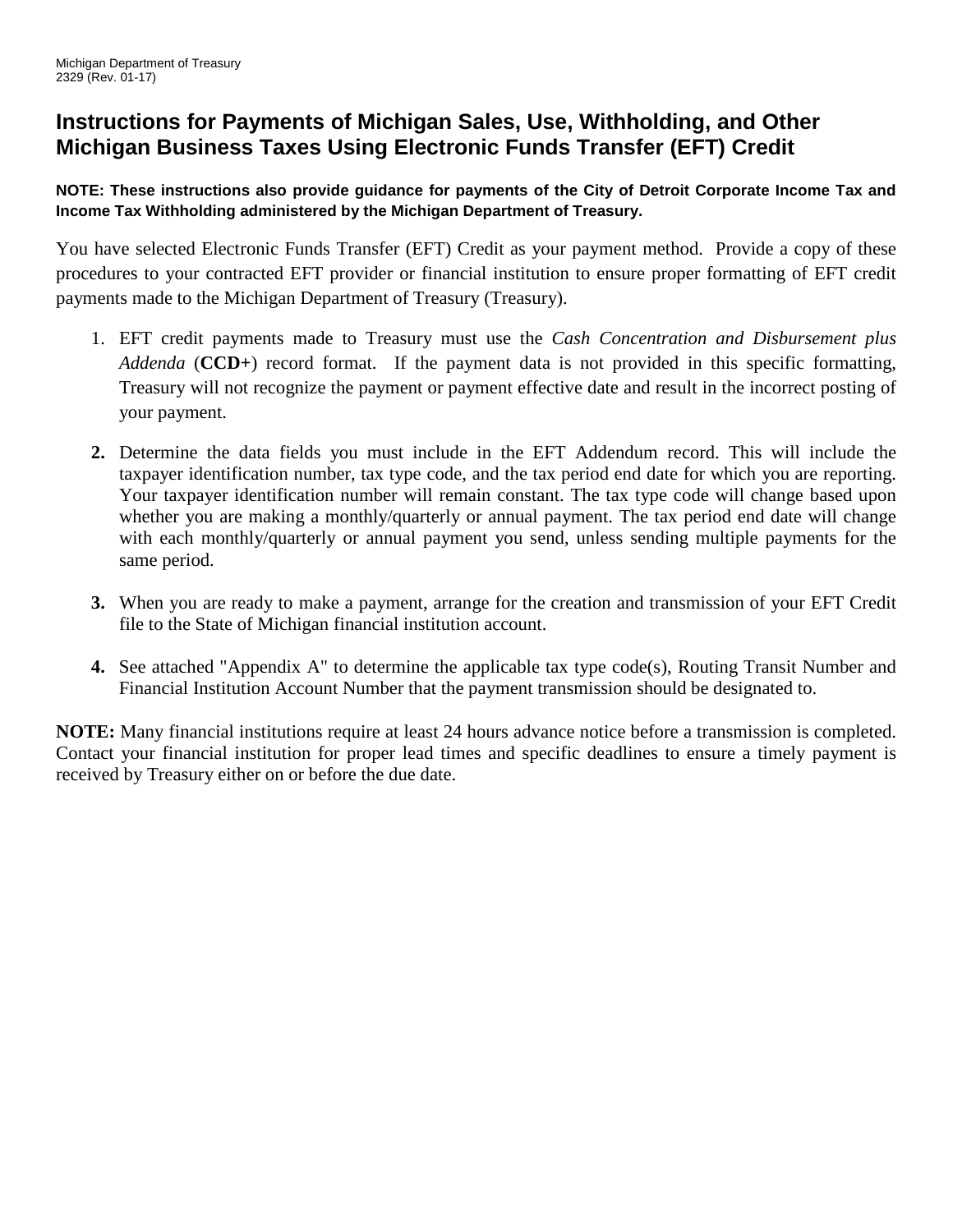## **Michigan CCD+ Addenda Record Format**

The Michigan Department of Treasury (Treasury) requires the use of the ACH Cash Concentration and Disbursement Plus (CCD+) format for EFT Credit payments. The plus (of the CCD+) represents the Addenda Record used to transmit your payment information. In an effort to provide greater uniformity to multi-state payers, this addenda record format further follows the TXP convention recommended by the Federation of Tax Administrators. When creating your payment file, this record must be formatted according to the Michigan CCD+ TXP Addenda Format specifications outlined below. See Appendix A for additional details.

| <b>NUMBER</b>   | <b>FIELD NAME</b>                    | <b>FIELD TYPE</b> | <b>POSITION</b> | <b>LENGTH</b> | <b>CONTENTS</b>                                                                                                                                                                                |  |  |  |
|-----------------|--------------------------------------|-------------------|-----------------|---------------|------------------------------------------------------------------------------------------------------------------------------------------------------------------------------------------------|--|--|--|
| 1               | Segment Identifier                   | Alphanumeric      | $1 - 3$         | 3             | "TXP"                                                                                                                                                                                          |  |  |  |
| $\overline{2}$  | Separator                            | Alphanumeric      | $\overline{4}$  | $\mathbf{1}$  | (4, 3)                                                                                                                                                                                         |  |  |  |
| 3               | Taxpayer<br>Identification<br>Number | Alphanumeric      | $5 - 13$        | 9             | Federal Employer Identification<br>Number or Michigan Department of<br>Treasury assigned account number<br>("ME" or "TR"). Please enter the<br>entire account number, including the<br>hyphen. |  |  |  |
| $\overline{4}$  | Separator                            | Alphanumeric      | 14              | 1             | (4, 3)                                                                                                                                                                                         |  |  |  |
| $\overline{5}$  | Tax Type Code                        | Numeric           | $15 - 19$       | 5             | See Appendix A for values.                                                                                                                                                                     |  |  |  |
| $\overline{6}$  | Separator                            | Alphanumeric      | 20              | $\mathbf{1}$  | (4, 3)                                                                                                                                                                                         |  |  |  |
| 7               | Tax Period End<br>Date               | Numeric           | $21 - 26$       | 6             | Period for which the payment was<br>accrued in "YYMMDD" format<br>("DD" should be the last day of the<br>month.)                                                                               |  |  |  |
| 8               | Separator                            | Alphanumeric      | 27              | $\mathbf{1}$  | $66*22$                                                                                                                                                                                        |  |  |  |
| $\overline{9}$  | Amount Type 1                        | Alphanumeric      | 28              | $\mathbf{1}$  | "T" for tax.                                                                                                                                                                                   |  |  |  |
| 10              | Separator                            | Alphanumeric      | 29              | $\mathbf{1}$  | (4, 3)                                                                                                                                                                                         |  |  |  |
| 11              | Amount 1                             | Numeric           | $30 - 39$       | 10            | Amount of tax being paid in<br>"\$\$\$\$\$\$\$\$\$cc" format ("cc," cents<br>must be filled in even if you transfer<br>whole dollar amounts.)                                                  |  |  |  |
| 12              | Separator                            | Alphanumeric      | 40              | $\mathbf{1}$  | $66*27$                                                                                                                                                                                        |  |  |  |
| $\overline{13}$ | Amount Type 2                        | Alphanumeric      | 41              | $\mathbf{1}$  | "P" for penalty.                                                                                                                                                                               |  |  |  |
| $\overline{14}$ | Separator                            | Alphanumeric      | 42              | $\mathbf{1}$  | (6, 1)                                                                                                                                                                                         |  |  |  |
| 15              | Amount 2                             | Numeric           | $43 - 52$       | 10            | Amount of penalty being paid in<br>"\$\$\$\$\$\$\$\$\$cc" format ("cc," cents<br>must be filled in even if you transfer<br>whole dollar amounts.)                                              |  |  |  |
| 16              | Separator                            | Alphanumeric      | 53              | $\mathbf{1}$  | $66*22$                                                                                                                                                                                        |  |  |  |
| $\overline{17}$ | Amount Type 3                        | Alphanumeric      | $\overline{54}$ | $\mathbf{1}$  | "I" for interest.                                                                                                                                                                              |  |  |  |
| 18              | Separator                            | Alphanumeric      | $\overline{55}$ | $\mathbf{1}$  | $(4*2)$                                                                                                                                                                                        |  |  |  |
| 19              | Amount 3                             | Alphanumeric      | $56 - 65$       | 10            | Amount of interest being paid in<br>"\$\$\$\$\$\$\$\$cc" format ("cc," cents<br>must be filled in even if you transfer<br>whole dollar amounts.)                                               |  |  |  |
| 20              | Terminator                           | Alphanumeric      | 66              | $\mathbf{1}$  | $\overline{\cdots}$                                                                                                                                                                            |  |  |  |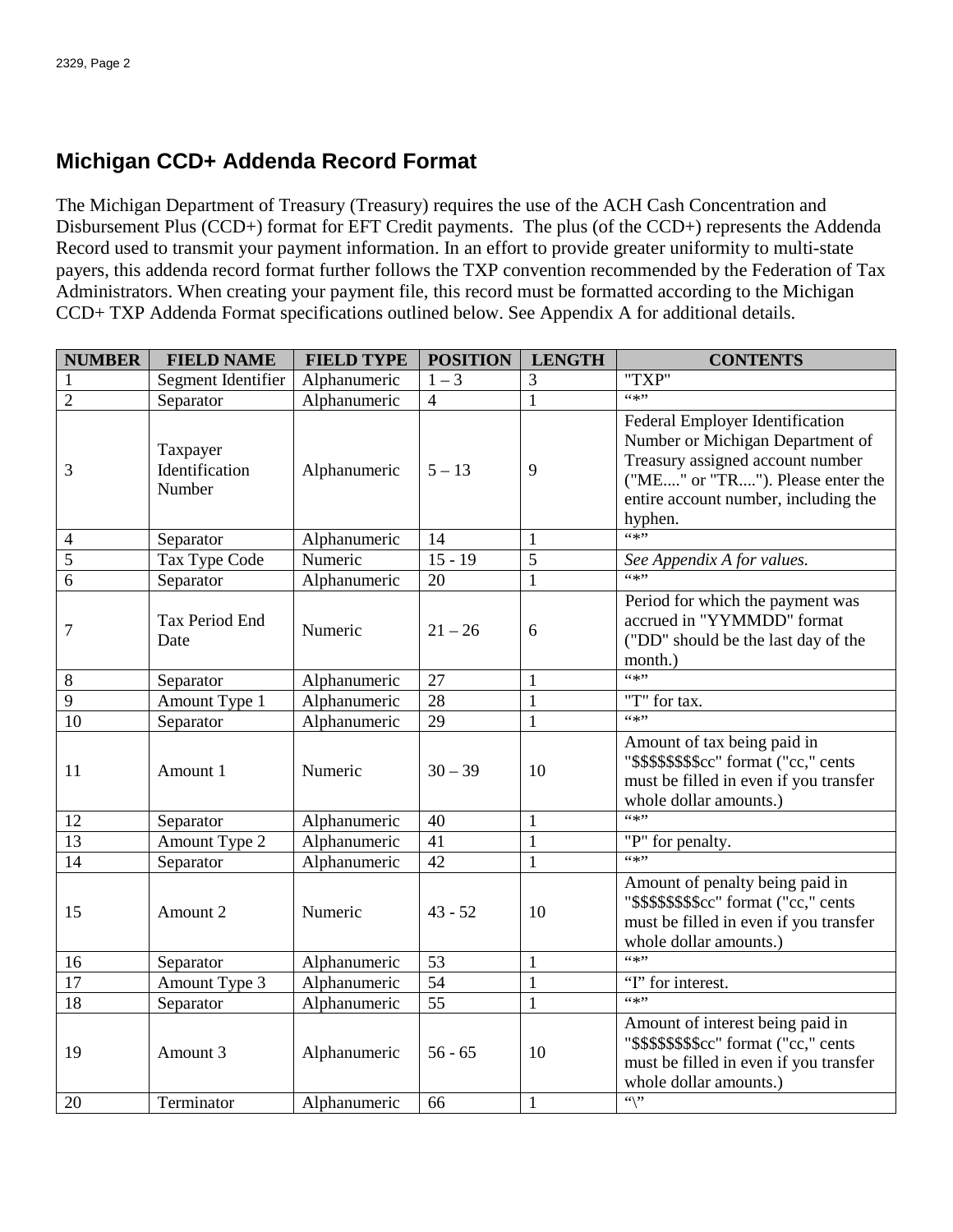**Fields 12-19** are optional and only need to be completed if penalty and/or interest are being paid.

**Field 20** is a mandatory field. No character(s) should follow the terminator character "\".

## **EXAMPLES OF PROPERLY FORMATTED ADDENDA RECORDS**

#### **Example 1:**

You are ABC Manufacturing Inc. (FEIN 12-3456789) and are making a monthly Sales tax payment, for January of 2015, in the amount of \$15,000.00.

Your Addenda Record should contain in positions 1 through 66:

| <b>Number/Field Name</b> |  |                                        |  |  | 8910 11 |  |
|--------------------------|--|----------------------------------------|--|--|---------|--|
| <b>Contents</b>          |  | $TXP*123456789*04200*150131*T*1500000$ |  |  |         |  |

#### **Example 2:**

You are ABC Manufacturing Inc. (FEIN 12-3456789) and are making a late monthly Withholding tax payment, for January of 2015, in the amount of \$12,200.50. The tax amount is \$12000.00, penalty amount is \$200.00 and interest amount is \$0.50.

Your Addenda Record should contain in positions 1 through 66:

| Number/Field<br>Name |    |               |  |                                                |  |  | $20\,$ |  |
|----------------------|----|---------------|--|------------------------------------------------|--|--|--------|--|
| `∩ntents             | D* | 56789*01100*1 |  | *150131*T*0001200000*P*0000020000*I*000000050\ |  |  |        |  |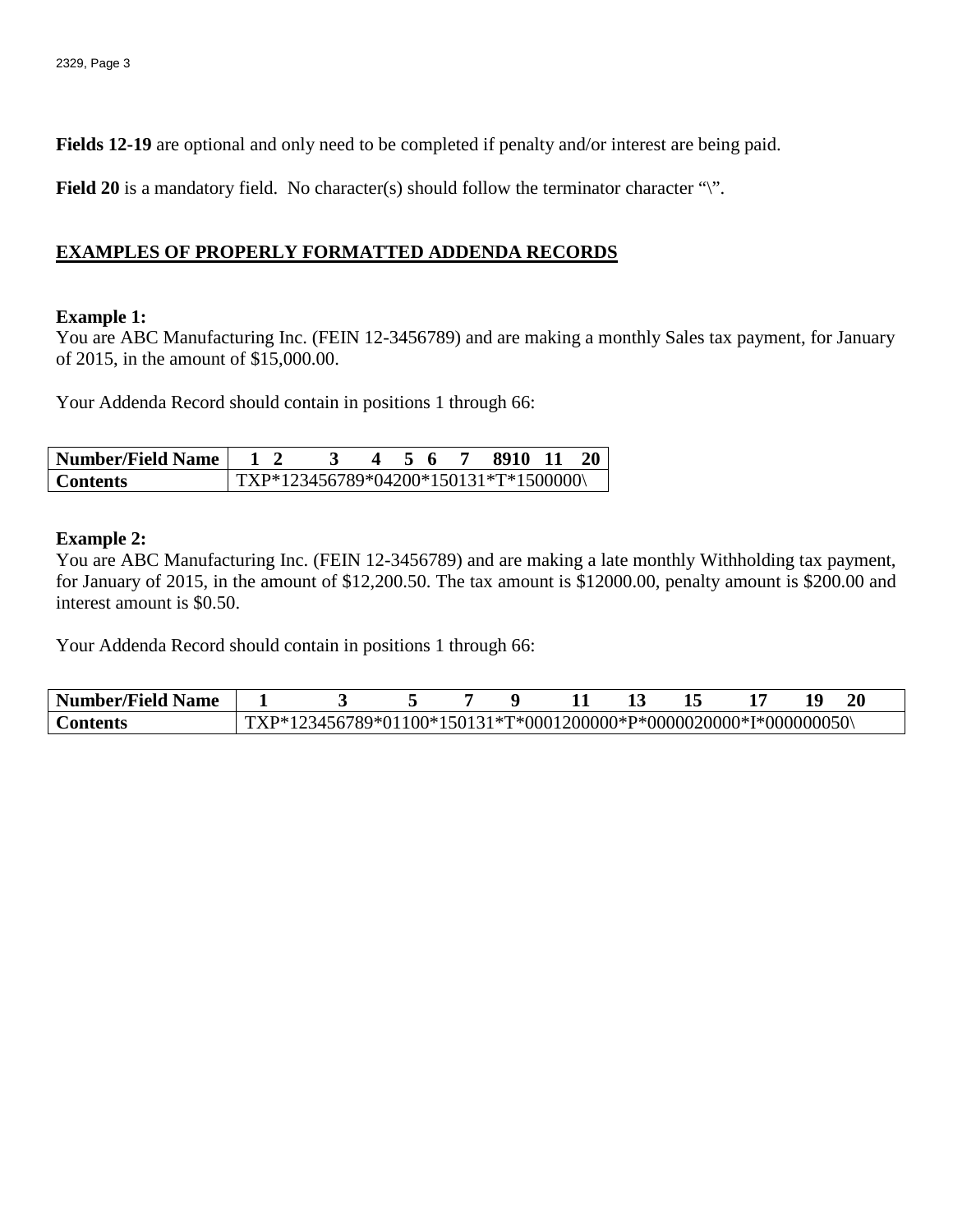# **Appendix A**

| <b>Sales Tax</b>                                      |                                                    |  |  |  |  |  |  |
|-------------------------------------------------------|----------------------------------------------------|--|--|--|--|--|--|
| Tax Type Code                                         | 04200                                              |  |  |  |  |  |  |
| <b>Routing Transit Number</b>                         | 072000326                                          |  |  |  |  |  |  |
| Financial Institution Account Number (2014 and prior) | 0659083                                            |  |  |  |  |  |  |
| Financial Institution Account Number (2015)           | 754037133                                          |  |  |  |  |  |  |
| <b>Use Tax</b>                                        |                                                    |  |  |  |  |  |  |
|                                                       | 04400 Sales and Rentals                            |  |  |  |  |  |  |
| Tax Type Code                                         | 04500 Purchases                                    |  |  |  |  |  |  |
| <b>Routing Transit Number</b>                         | 072000326                                          |  |  |  |  |  |  |
| Financial Institution Account Number (2014 and prior) | 0659083                                            |  |  |  |  |  |  |
| Financial Institution Account Number (2015)           | 754037133                                          |  |  |  |  |  |  |
|                                                       | <b>Withholding Tax – Employer and Retirement</b>   |  |  |  |  |  |  |
| Tax Type Code                                         | 01100                                              |  |  |  |  |  |  |
| <b>Routing Transit Number</b>                         | 072000326                                          |  |  |  |  |  |  |
| Financial Institution Account Number (2014 and prior) | 0659083                                            |  |  |  |  |  |  |
| Financial Institution Account Number (2015)           | 754037133                                          |  |  |  |  |  |  |
|                                                       | <b>Corporate Income Tax</b>                        |  |  |  |  |  |  |
|                                                       | 02170 Estimates                                    |  |  |  |  |  |  |
| Tax Type Code                                         | 02370 Extensions                                   |  |  |  |  |  |  |
|                                                       | 02670 Annual                                       |  |  |  |  |  |  |
| <b>Routing Transit Number</b>                         | 072000326                                          |  |  |  |  |  |  |
| <b>Financial Institution Account Number</b>           | 754037133                                          |  |  |  |  |  |  |
| <b>Flow Through Withholding</b>                       |                                                    |  |  |  |  |  |  |
|                                                       | 02010 Corporation Quarterly                        |  |  |  |  |  |  |
| Tax Type Code                                         | 02020 Individual Quarterly                         |  |  |  |  |  |  |
|                                                       | 02675 Annual                                       |  |  |  |  |  |  |
| <b>Routing Transit Number</b>                         | 072000326                                          |  |  |  |  |  |  |
| <b>Financial Institution Account Number</b>           | 754037133                                          |  |  |  |  |  |  |
|                                                       | <b>Michigan Business Tax</b>                       |  |  |  |  |  |  |
| Tax Type Code                                         | 02355 Extensions                                   |  |  |  |  |  |  |
|                                                       | 02655 Annual                                       |  |  |  |  |  |  |
| <b>Routing Transit Number</b>                         | 072000326                                          |  |  |  |  |  |  |
| Financial Institution Account Number   754037133      |                                                    |  |  |  |  |  |  |
| <b>ESA ACH Payments</b>                               |                                                    |  |  |  |  |  |  |
| Tax Type Code                                         | 02045                                              |  |  |  |  |  |  |
| <b>Routing Transit Number</b>                         | 072000326                                          |  |  |  |  |  |  |
| <b>Financial Institution Account Number</b>           | 754037133                                          |  |  |  |  |  |  |
| <b>City of Detroit Corporate Income Tax</b>           |                                                    |  |  |  |  |  |  |
| Tax Type Code                                         | 02110 Estimates (Beginning with TY2017 Estimates)  |  |  |  |  |  |  |
|                                                       | 02610 Annual (Beginning with TY2016 Annual Return) |  |  |  |  |  |  |
| <b>Routing Transit Number</b>                         | 072000326                                          |  |  |  |  |  |  |
| <b>Financial Institution Account Number</b>           | 754037133                                          |  |  |  |  |  |  |